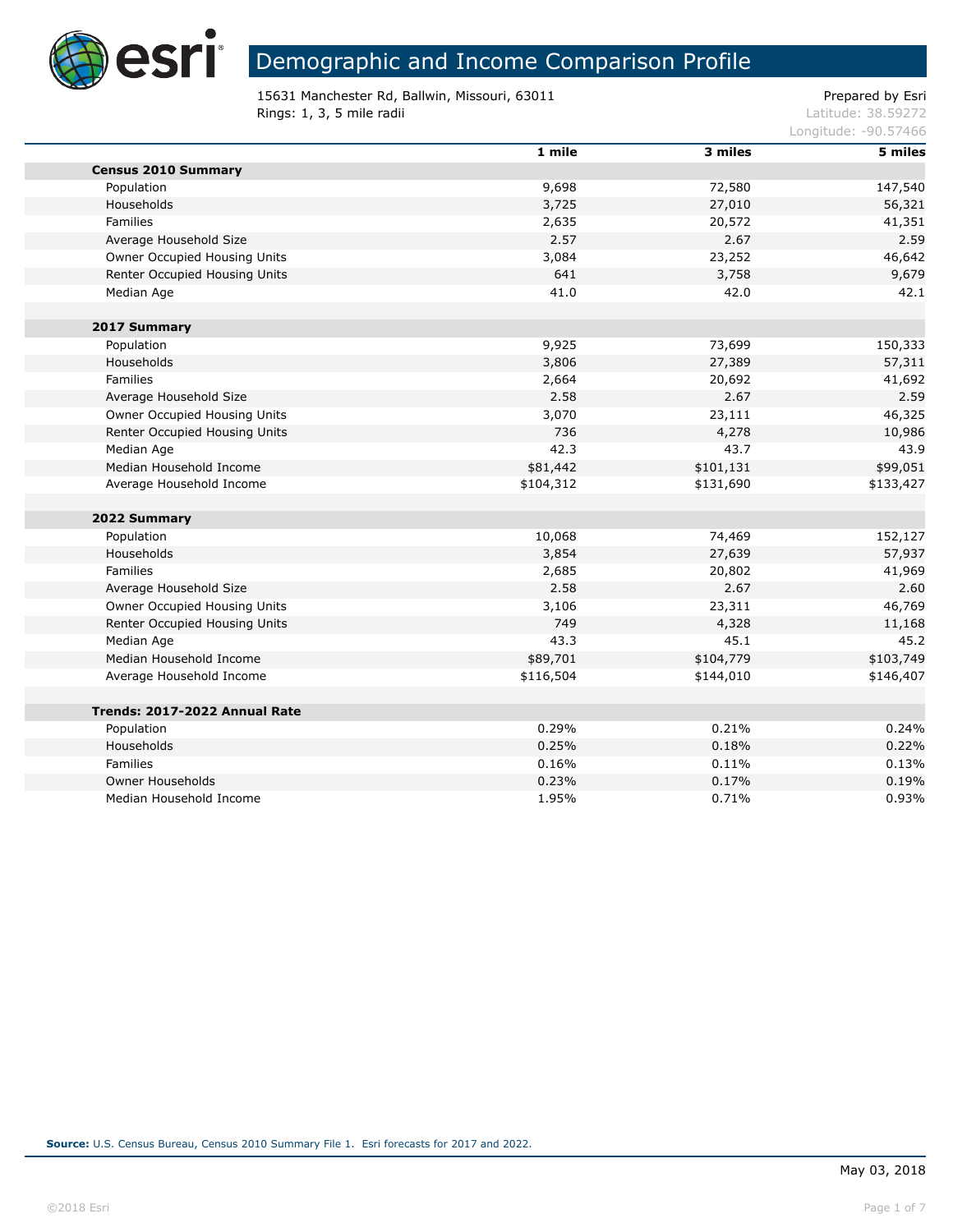

15631 Manchester Rd, Ballwin, Missouri, 63011 Prepared by Esri<br>Rings: 1, 3, 5 mile radii Prepared by Esri Rings: 1, 3, 5 mile radii

|                           | 1 mile        |                | 3 miles       |                | 5 miles       |                |
|---------------------------|---------------|----------------|---------------|----------------|---------------|----------------|
| 2017 Households by Income | <b>Number</b> | <b>Percent</b> | <b>Number</b> | <b>Percent</b> | <b>Number</b> | <b>Percent</b> |
| $<$ \$15,000              | 144           | 3.8%           | 921           | 3.4%           | 2,161         | 3.8%           |
| $$15,000 - $24,999$       | 229           | 6.0%           | 1,294         | 4.7%           | 2,676         | 4.7%           |
| \$25,000 - \$34,999       | 286           | 7.5%           | 1,570         | 5.7%           | 3,114         | 5.4%           |
| \$35,000 - \$49,999       | 421           | 11.1%          | 2,314         | 8.4%           | 5,247         | 9.2%           |
| \$50,000 - \$74,999       | 670           | 17.6%          | 3,829         | 14.0%          | 8,328         | 14.5%          |
| \$75,000 - \$99,999       | 485           | 12.7%          | 3,542         | 12.9%          | 7,347         | 12.8%          |
| $$100,000 - $149,999$     | 905           | 23.8%          | 6,184         | 22.6%          | 12,305        | 21.5%          |
| \$150,000 - \$199,999     | 305           | 8.0%           | 3,407         | 12.4%          | 6,597         | 11.5%          |
| $$200,000+$               | 360           | 9.5%           | 4,329         | 15.8%          | 9,536         | 16.6%          |
|                           |               |                |               |                |               |                |
| Median Household Income   | \$81,442      |                | \$101,131     |                | \$99,051      |                |
| Average Household Income  | \$104,312     |                | \$131,690     |                | \$133,427     |                |
| Per Capita Income         | \$40,753      |                | \$49,149      |                | \$51,080      |                |
|                           |               |                |               |                |               |                |
| 2022 Households by Income | <b>Number</b> | <b>Percent</b> | <b>Number</b> | <b>Percent</b> | <b>Number</b> | Percent        |
| $<$ \$15,000              | 140           | 3.6%           | 870           | 3.1%           | 2,007         | 3.5%           |
| $$15,000 - $24,999$       | 206           | 5.3%           | 1,136         | 4.1%           | 2,329         | 4.0%           |
| \$25,000 - \$34,999       | 242           | 6.3%           | 1,315         | 4.8%           | 2,578         | 4.4%           |
| \$35,000 - \$49,999       | 363           | 9.4%           | 1,975         | 7.1%           | 4,441         | 7.7%           |
| \$50,000 - \$74,999       | 614           | 15.9%          | 3,522         | 12.7%          | 7,663         | 13.2%          |
| \$75,000 - \$99,999       | 554           | 14.4%          | 4,032         | 14.6%          | 8,413         | 14.5%          |
| $$100,000 - $149,999$     | 993           | 25.8%          | 6,582         | 23.8%          | 13,247        | 22.9%          |
| \$150,000 - \$199,999     | 329           | 8.5%           | 3,552         | 12.9%          | 6,967         | 12.0%          |
| $$200,000+$               | 414           | 10.7%          | 4,655         | 16.8%          | 10,291        | 17.8%          |
|                           |               |                |               |                |               |                |
| Median Household Income   | \$89,701      |                | \$104,779     |                | \$103,749     |                |
| Average Household Income  | \$116,504     |                | \$144,010     |                | \$146,407     |                |
| Per Capita Income         | \$45,406      |                | \$53,674      |                | \$55,969      |                |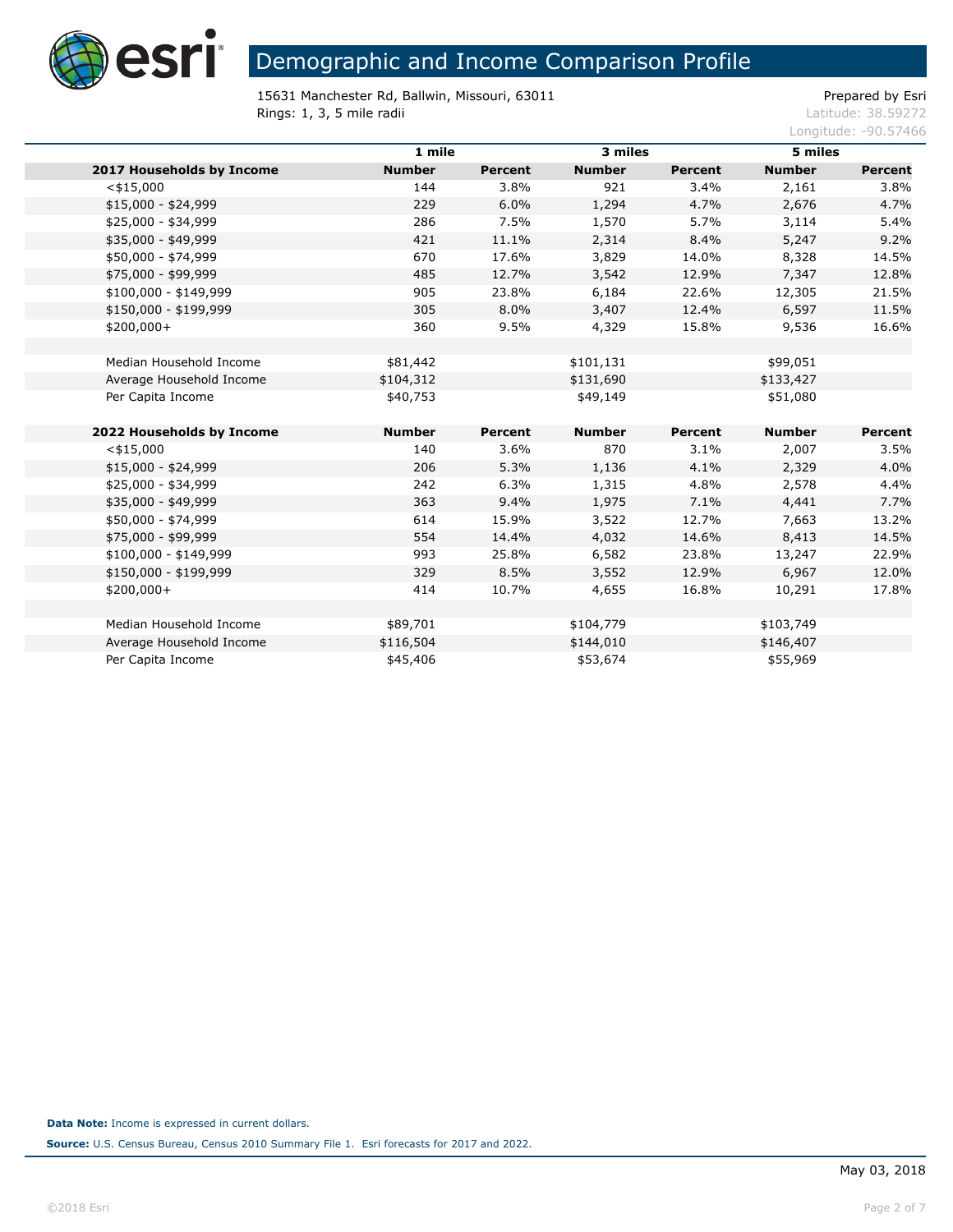

15631 Manchester Rd, Ballwin, Missouri, 63011 **Prepared by Estimate and Accord Accord Figure** Prepared by Esri **Rings: 1, 3, 5 mile radii** Latitude: 38.59272

|                               | 1 mile        |                | 3 miles       |                | 5 miles       |                |
|-------------------------------|---------------|----------------|---------------|----------------|---------------|----------------|
| <b>2010 Population by Age</b> | <b>Number</b> | <b>Percent</b> | <b>Number</b> | <b>Percent</b> | <b>Number</b> | Percent        |
| Age 0 - 4                     | 535           | 5.5%           | 3,906         | 5.4%           | 7,811         | 5.3%           |
| Age 5 - 9                     | 698           | 7.2%           | 5,323         | 7.3%           | 10,411        | 7.1%           |
| Age 10 - 14                   | 701           | 7.2%           | 5,977         | 8.2%           | 11,747        | 8.0%           |
| Age 15 - 19                   | 674           | 6.9%           | 5,309         | 7.3%           | 10,302        | 7.0%           |
| Age 20 - 24                   | 474           | 4.9%           | 3,002         | 4.1%           | 6,484         | 4.4%           |
| Age 25 - 34                   | 1,002         | 10.3%          | 6,290         | 8.7%           | 13,764        | 9.3%           |
| Age 35 - 44                   | 1,349         | 13.9%          | 9,830         | 13.5%          | 19,413        | 13.2%          |
| Age 45 - 54                   | 1,695         | 17.5%          | 12,833        | 17.7%          | 25,583        | 17.3%          |
| Age 55 - 64                   | 1,134         | 11.7%          | 9,874         | 13.6%          | 20,414        | 13.8%          |
| Age 65 - 74                   | 679           | 7.0%           | 5,461         | 7.5%           | 11,256        | 7.6%           |
| Age 75 - 84                   | 521           | 5.4%           | 3,354         | 4.6%           | 6,959         | 4.7%           |
| Age 85+                       | 235           | 2.4%           | 1,420         | 2.0%           | 3,395         | 2.3%           |
| 2017 Population by Age        | <b>Number</b> | <b>Percent</b> | <b>Number</b> | Percent        | <b>Number</b> | <b>Percent</b> |
| Age 0 - 4                     | 501           | 5.0%           | 3,601         | 4.9%           | 7,191         | 4.8%           |
| Age 5 - 9                     | 590           | 5.9%           | 4,538         | 6.2%           | 8,997         | 6.0%           |
| Age 10 - 14                   | 677           | 6.8%           | 5,523         | 7.5%           | 10,967        | 7.3%           |
| Age 15 - 19                   | 612           | 6.2%           | 5,077         | 6.9%           | 10,046        | 6.7%           |
| Age 20 - 24                   | 511           | 5.1%           | 3,585         | 4.9%           | 7,254         | 4.8%           |
| Age 25 - 34                   | 1,172         | 11.8%          | 7,115         | 9.7%           | 15,263        | 10.2%          |
| Age 35 - 44                   | 1,228         | 12.4%          | 8,590         | 11.7%          | 17,480        | 11.6%          |
| Age 45 - 54                   | 1,494         | 15.1%          | 11,349        | 15.4%          | 22,441        | 14.9%          |
| Age 55 - 64                   | 1,429         | 14.4%          | 11,384        | 15.4%          | 23,079        | 15.4%          |
| Age 65 - 74                   | 896           | 9.0%           | 7,557         | 10.3%          | 15,639        | 10.4%          |
| Age 75 - 84                   | 510           | 5.1%           | 3,614         | 4.9%           | 7,820         | 5.2%           |
| Age 85+                       | 306           | 3.1%           | 1,769         | 2.4%           | 4,155         | 2.8%           |
|                               |               |                |               |                |               |                |
| 2022 Population by Age        | <b>Number</b> | Percent        | <b>Number</b> | <b>Percent</b> | <b>Number</b> | <b>Percent</b> |
| Age 0 - 4                     | 501           | 5.0%           | 3,557         | 4.8%           | 7,167         | 4.7%           |
| Age 5 - 9                     | 556           | 5.5%           | 4,185         | 5.6%           | 8,308         | 5.5%           |
| Age 10 - 14                   | 616           | 6.1%           | 5,006         | 6.7%           | 9,884         | 6.5%           |
| Age 15 - 19                   | 615           | 6.1%           | 4,908         | 6.6%           | 9,645         | 6.3%           |
| Age 20 - 24                   | 448           | 4.4%           | 3,162         | 4.2%           | 6,627         | 4.4%           |
| Age 25 - 34                   | 1,166         | 11.6%          | 7,254         | 9.7%           | 15,303        | 10.1%          |
| Age 35 - 44                   | 1,358         | 13.5%          | 9,041         | 12.1%          | 18,732        | 12.3%          |
| Age 45 - 54                   | 1,342         | 13.3%          | 10,290        | 13.8%          | 20,390        | 13.4%          |
| Age 55 - 64                   | 1,489         | 14.8%          | 11,595        | 15.6%          | 23,186        | 15.2%          |
| Age 65 - 74                   | 1,081         | 10.7%          | 8,996         | 12.1%          | 18,449        | 12.1%          |
| Age 75 - 84                   | 577           | 5.7%           | 4,573         | 6.1%           | 9,948         | 6.5%           |
| Age 85+                       | 319           | 3.2%           | 1,900         | 2.6%           | 4,488         | 3.0%           |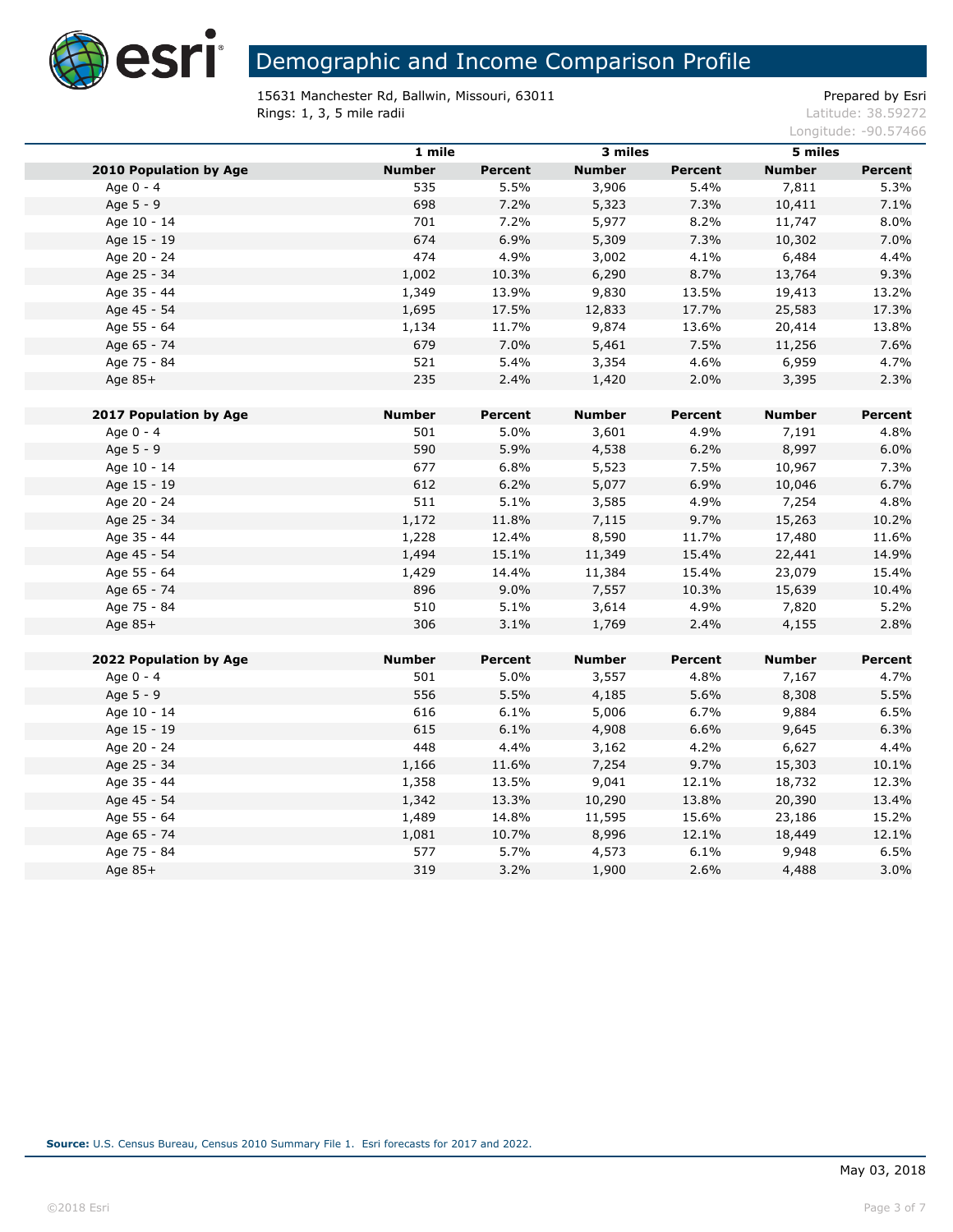

15631 Manchester Rd, Ballwin, Missouri, 63011 Prepared by Esri<br>Rings: 1, 3, 5 mile radii Prepared by Esri Rings: 1, 3, 5 mile radii

|                                | 1 mile        |                | 3 miles       |                | 5 miles       |                |
|--------------------------------|---------------|----------------|---------------|----------------|---------------|----------------|
| <b>2010 Race and Ethnicity</b> | <b>Number</b> | Percent        | <b>Number</b> | <b>Percent</b> | <b>Number</b> | <b>Percent</b> |
| White Alone                    | 8,589         | 88.6%          | 65,447        | 90.2%          | 130,793       | 88.6%          |
| <b>Black Alone</b>             | 204           | 2.1%           | 1,574         | 2.2%           | 3,551         | 2.4%           |
| American Indian Alone          | 18            | 0.2%           | 138           | 0.2%           | 264           | 0.2%           |
| Asian Alone                    | 640           | 6.6%           | 3,809         | 5.2%           | 9,552         | 6.5%           |
| Pacific Islander Alone         | 3             | 0.0%           | 18            | 0.0%           | 33            | $0.0\%$        |
| Some Other Race Alone          | 68            | 0.7%           | 396           | 0.5%           | 932           | 0.6%           |
| Two or More Races              | 177           | 1.8%           | 1,196         | 1.6%           | 2,414         | 1.6%           |
| Hispanic Origin (Any Race)     | 241           | 2.5%           | 1,700         | 2.3%           | 3,828         | 2.6%           |
|                                |               |                |               |                |               |                |
| 2017 Race and Ethnicity        | <b>Number</b> | <b>Percent</b> | <b>Number</b> | Percent        | <b>Number</b> | Percent        |
| White Alone                    | 8,497         | 85.6%          | 64,591        | 87.6%          | 129,005       | 85.8%          |
| <b>Black Alone</b>             | 240           | 2.4%           | 1,850         | 2.5%           | 4,149         | 2.8%           |
| American Indian Alone          | 21            | 0.2%           | 161           | 0.2%           | 302           | 0.2%           |
| Asian Alone                    | 846           | 8.5%           | 5,017         | 6.8%           | 12,528        | 8.3%           |
| Pacific Islander Alone         | 3             | 0.0%           | 18            | 0.0%           | 33            | $0.0\%$        |
| Some Other Race Alone          | 82            | 0.8%           | 472           | 0.6%           | 1,117         | 0.7%           |
| Two or More Races              | 236           | 2.4%           | 1,589         | 2.2%           | 3,199         | 2.1%           |
| Hispanic Origin (Any Race)     | 304           | 3.1%           | 2,114         | 2.9%           | 4,751         | 3.2%           |
|                                |               |                |               |                |               |                |
| 2022 Race and Ethnicity        | <b>Number</b> | Percent        | <b>Number</b> | <b>Percent</b> | <b>Number</b> | Percent        |
| White Alone                    | 8,351         | 82.9%          | 63,539        | 85.3%          | 126,649       | 83.3%          |
| <b>Black Alone</b>             | 274           | 2.7%           | 2,116         | 2.8%           | 4,724         | 3.1%           |
| American Indian Alone          | 24            | 0.2%           | 178           | 0.2%           | 335           | 0.2%           |
| Asian Alone                    | 1,030         | 10.2%          | 6,111         | 8.2%           | 15,166        | 10.0%          |
| Pacific Islander Alone         | 3             | 0.0%           | 18            | $0.0\%$        | 33            | 0.0%           |
| Some Other Race Alone          | 97            | 1.0%           | 563           | 0.8%           | 1,324         | 0.9%           |
| Two or More Races              | 290           | 2.9%           | 1,944         | 2.6%           | 3,897         | 2.6%           |
| Hispanic Origin (Any Race)     | 366           | 3.6%           | 2,526         | 3.4%           | 5,648         | 3.7%           |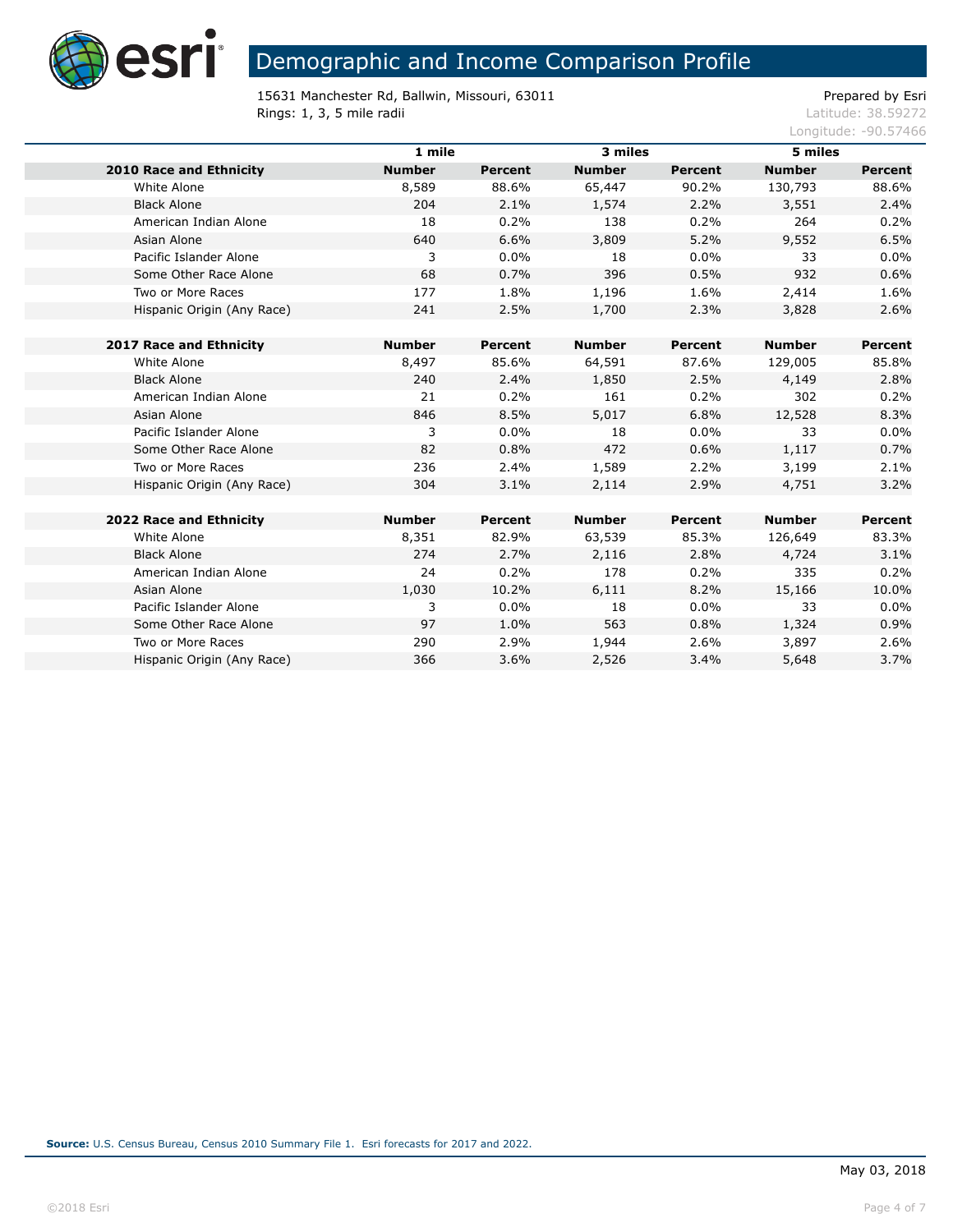

15631 Manchester Rd, Ballwin, Missouri, 63011 **Prepared by Esri** Prepared by Esri Rings: 1, 3, 5 mile radii and the state of the state of the contract of the contract of the contract of the contract of the contract of the contract of the contract of the contract of the contract of the contract of the co

Longitude: -90.57466

### **1 mile**





Percent

2017 Household Income



## 2017 Population by Race

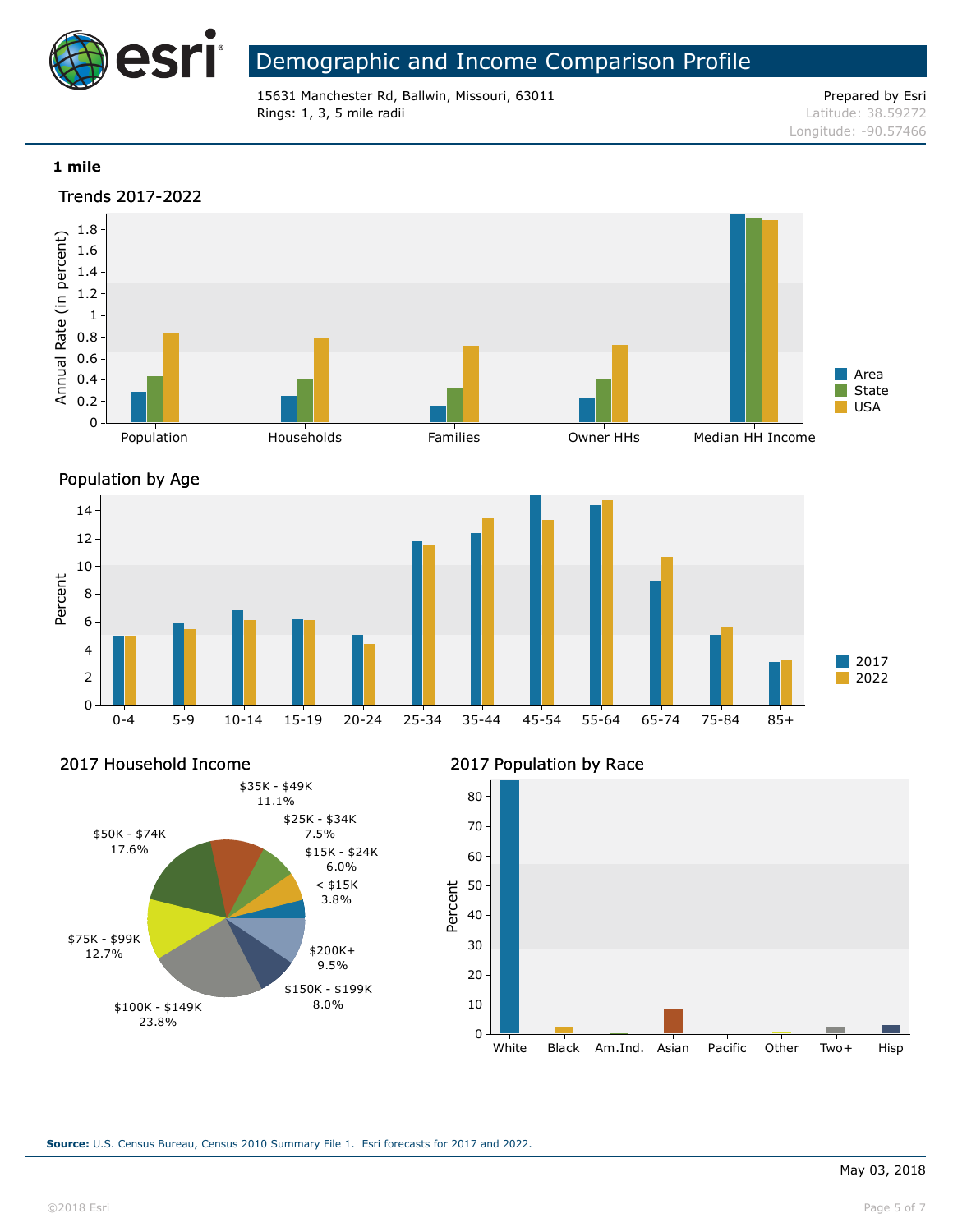

15631 Manchester Rd, Ballwin, Missouri, 63011 **Prepared by Esri** Prepared by Esri Rings: 1, 3, 5 mile radii and the state of the state of the contract of the contract of the contract of the contract of the contract of the contract of the contract of the contract of the contract of the contract of the co

Longitude: -90.57466

### **3 miles**





Percent

2017 Household Income



### 2017 Population by Race